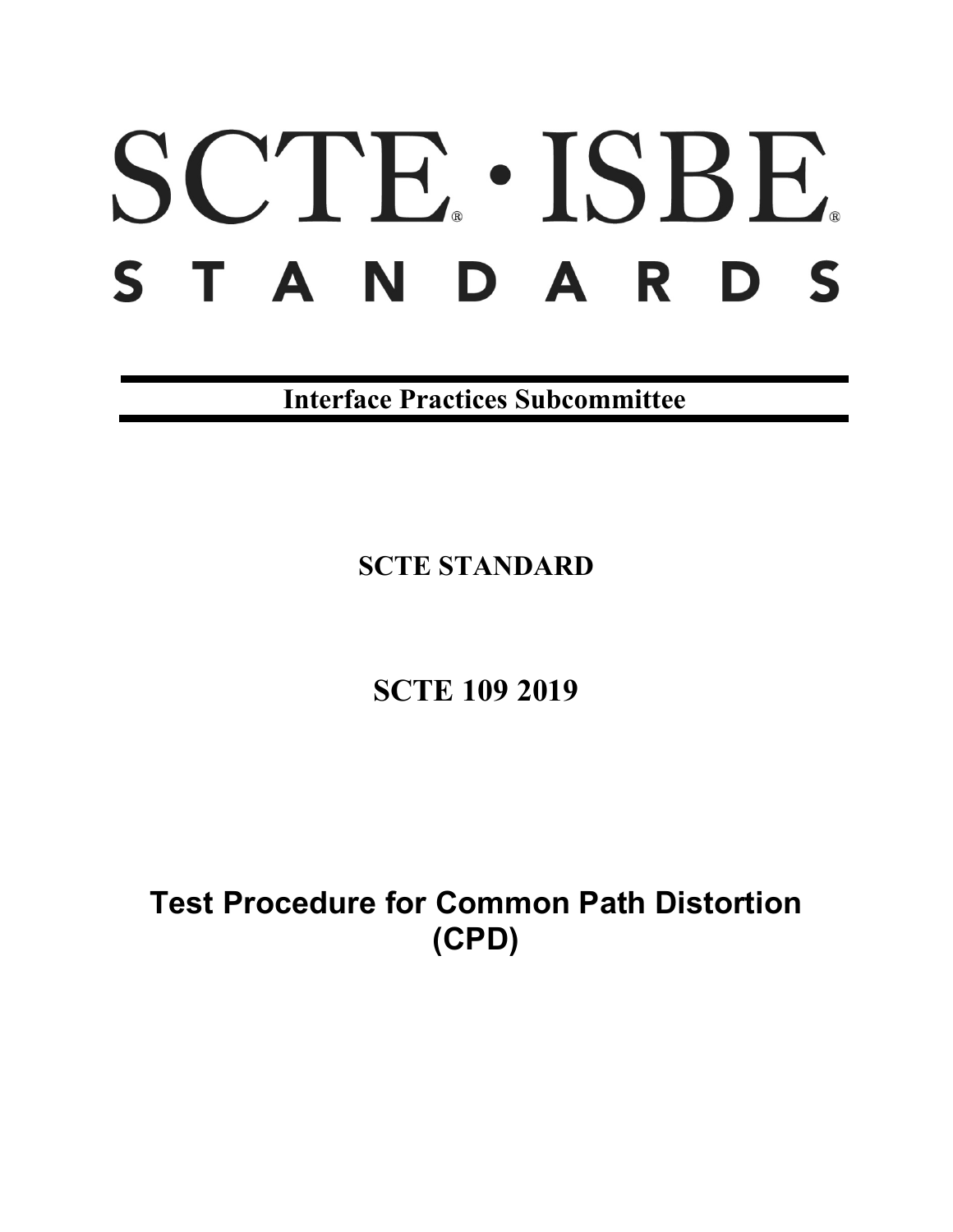# **NOTICE**

<span id="page-1-0"></span>The Society of Cable Telecommunications Engineers (SCTE) / International Society of Broadband Experts (ISBE) Standards and Operational Practices (hereafter called "documents") are intended to serve the public interest by providing specifications, test methods and procedures that promote uniformity of product, interchangeability, best practices and ultimately the long-term reliability of broadband communications facilities. These documents shall not in any way preclude any member or non-member of SCTE•ISBE from manufacturing or selling products not conforming to such documents, nor shall the existence of such standards preclude their voluntary use by those other than SCTE•ISBE members.

SCTE•ISBE assumes no obligations or liability whatsoever to any party who may adopt the documents. Such adopting party assumes all risks associated with adoption of these documents, and accepts full responsibility for any damage and/or claims arising from the adoption of such documents.

Attention is called to the possibility that implementation of this document may require the use of subject matter covered by patent rights. By publication of this document, no position is taken with respect to the existence or validity of any patent rights in connection therewith. SCTE•ISBE shall not be responsible for identifying patents for which a license may be required or for conducting inquiries into the legal validity or scope of those patents that are brought to its attention.

Patent holders who believe that they hold patents which are essential to the implementation of this document have been requested to provide information about those patents and any related licensing terms and conditions. Any such declarations made before or after publication of this document are available on the SCTE•ISBE web site at [http://www.scte.org.](http://www.scte.org/)

All Rights Reserved

© Society of Cable Telecommunications Engineers, Inc. 2019 140 Philips Road Exton, PA 19341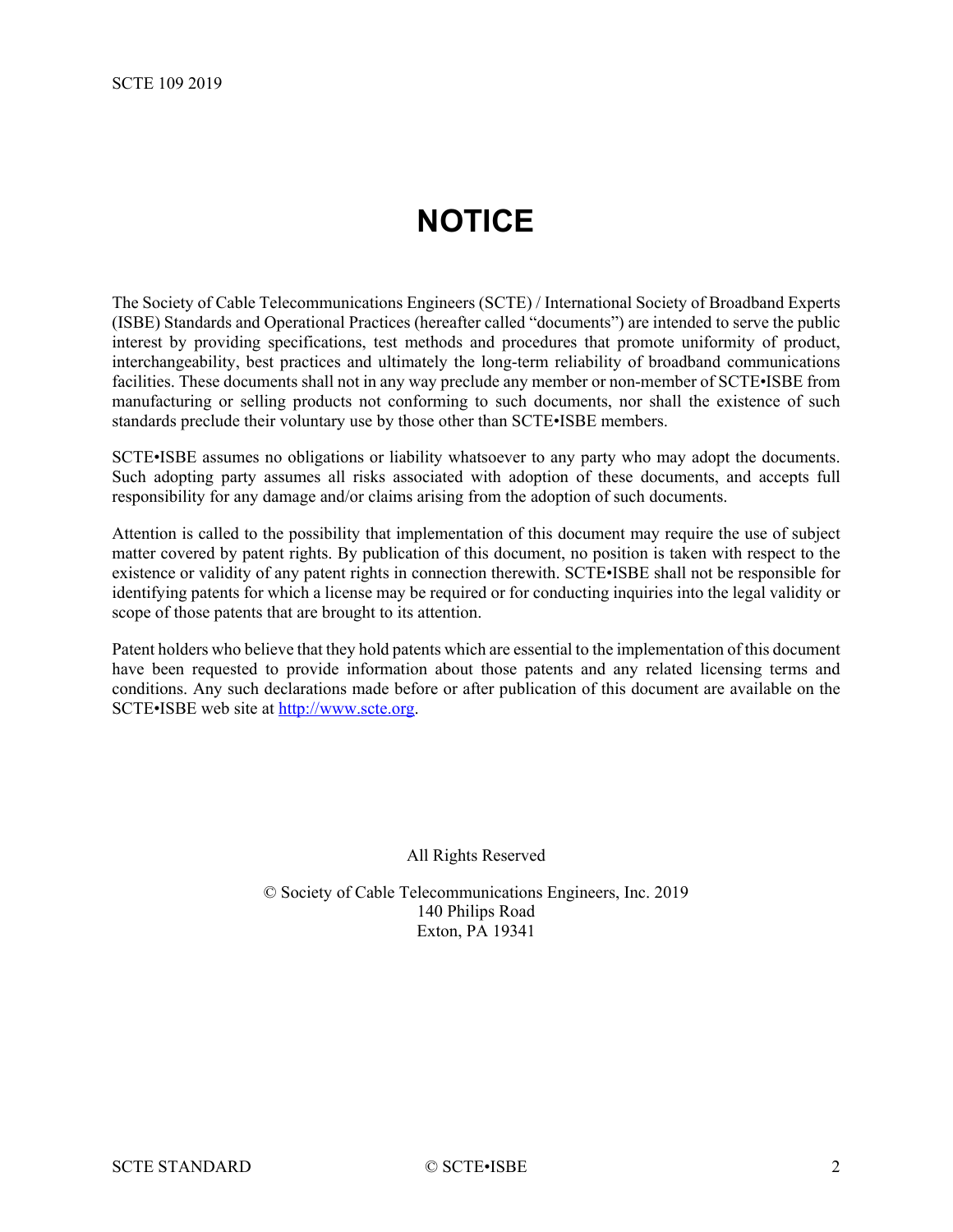# **Table of Contents**

<span id="page-2-0"></span>

| <b>Title</b>   |                     | <b>Page Number</b>                                                                                                                              |                                                                                                 |
|----------------|---------------------|-------------------------------------------------------------------------------------------------------------------------------------------------|-------------------------------------------------------------------------------------------------|
| <b>NOTICE</b>  |                     | 2                                                                                                                                               |                                                                                                 |
|                | Table of Contents   |                                                                                                                                                 | 3                                                                                               |
| 1 <sup>1</sup> | Introduction        |                                                                                                                                                 | 5                                                                                               |
|                | 1.1.                |                                                                                                                                                 | 5                                                                                               |
|                | 1.2.                |                                                                                                                                                 | 5                                                                                               |
|                | 1.3.                | Benefits<br><u> 1989 - Johann Stoff, deutscher Stoff, der Stoff, der Stoff, der Stoff, der Stoff, der Stoff, der Stoff, der S</u>               | 5                                                                                               |
|                |                     | 1.4. Intended Audience                                                                                                                          | 5                                                                                               |
|                | 1.5.                | Areas for Further Investigation or to be Added in Future Versions 1997 1998                                                                     |                                                                                                 |
| 2 <sub>1</sub> |                     |                                                                                                                                                 | 6                                                                                               |
|                | 2.1                 | <b>SCTE References</b>                                                                                                                          | 6                                                                                               |
|                | 2.2.                |                                                                                                                                                 | 6                                                                                               |
|                | 2.3.                |                                                                                                                                                 | 6                                                                                               |
| 3.             |                     |                                                                                                                                                 |                                                                                                 |
|                | $3.1 -$             |                                                                                                                                                 | 6                                                                                               |
|                | 3.2.                |                                                                                                                                                 | 6                                                                                               |
|                | 3.3.                | Published Materials                                                                                                                             | 6                                                                                               |
| 4.             |                     | <b>Compliance Notation</b>                                                                                                                      | 7                                                                                               |
| 5.             |                     |                                                                                                                                                 | $\overline{7}$                                                                                  |
|                | 5.1.                |                                                                                                                                                 | $\overline{7}$                                                                                  |
|                | 5.2                 |                                                                                                                                                 | 8                                                                                               |
| 6.             | <b>CPD Overview</b> |                                                                                                                                                 | 8                                                                                               |
| 7.             |                     | <b>Equipment Requirements</b>                                                                                                                   | 10                                                                                              |
| 8.             |                     | Equipment Setup and Test Procedure (Lab CPD Test)_______________________________                                                                | 10                                                                                              |
|                | 8.1.                |                                                                                                                                                 | 10                                                                                              |
|                | 8.2.                | <b>Stimulus Setup</b><br><u> 1990 - Paris Paris II, martin a film an t-Afrika an t-Afrika an t-Afrika an t-Afrika an t-Afrika an t-Afrika a</u> | 11                                                                                              |
|                | 8.3.                |                                                                                                                                                 | 12                                                                                              |
|                | 8.4.                |                                                                                                                                                 | 12                                                                                              |
|                | 8.5.                | Lab test Procedure                                                                                                                              | 13<br>the control of the control of the control of the control of the control of the control of |
| 9.             |                     |                                                                                                                                                 |                                                                                                 |
|                | 9.1                 | <b>Discussion</b>                                                                                                                               | 14                                                                                              |
|                | 9.2.                |                                                                                                                                                 | 15                                                                                              |
|                | 9.3.                |                                                                                                                                                 | 16                                                                                              |
|                | 10. Calculating CPD | <u> 1989 - Johann Stoff, deutscher Stoff, der Stoff, der Stoff, der Stoff, der Stoff, der Stoff, der Stoff, der S</u>                           | 17                                                                                              |
|                |                     | 11. Appendix A: Data recording Template                                                                                                         | 19                                                                                              |

# **List of Figures**

| <b>Title</b><br><b>Page Number</b>                                                                                               |    |
|----------------------------------------------------------------------------------------------------------------------------------|----|
| Figure 1 - CPD in a cable network carrying mostly analog TV signals in the downstream.                                           | 9  |
| Figure 2 - CPD in a cable network carrying mostly- or all-digital signals in the downstream. (Graphic<br>courtesy of JDSU/Viavi) | 9  |
| Figure 3 - Upstream Passband Characterization                                                                                    | 11 |
| Figure 4 - Stimulus setup                                                                                                        | 11 |
| Figure 5 - Test setup for passive device                                                                                         | 12 |
| Figure 6 - Test setup for power passing device                                                                                   | 13 |
| Figure 7 - Spectral response with no apparent CPD                                                                                | 13 |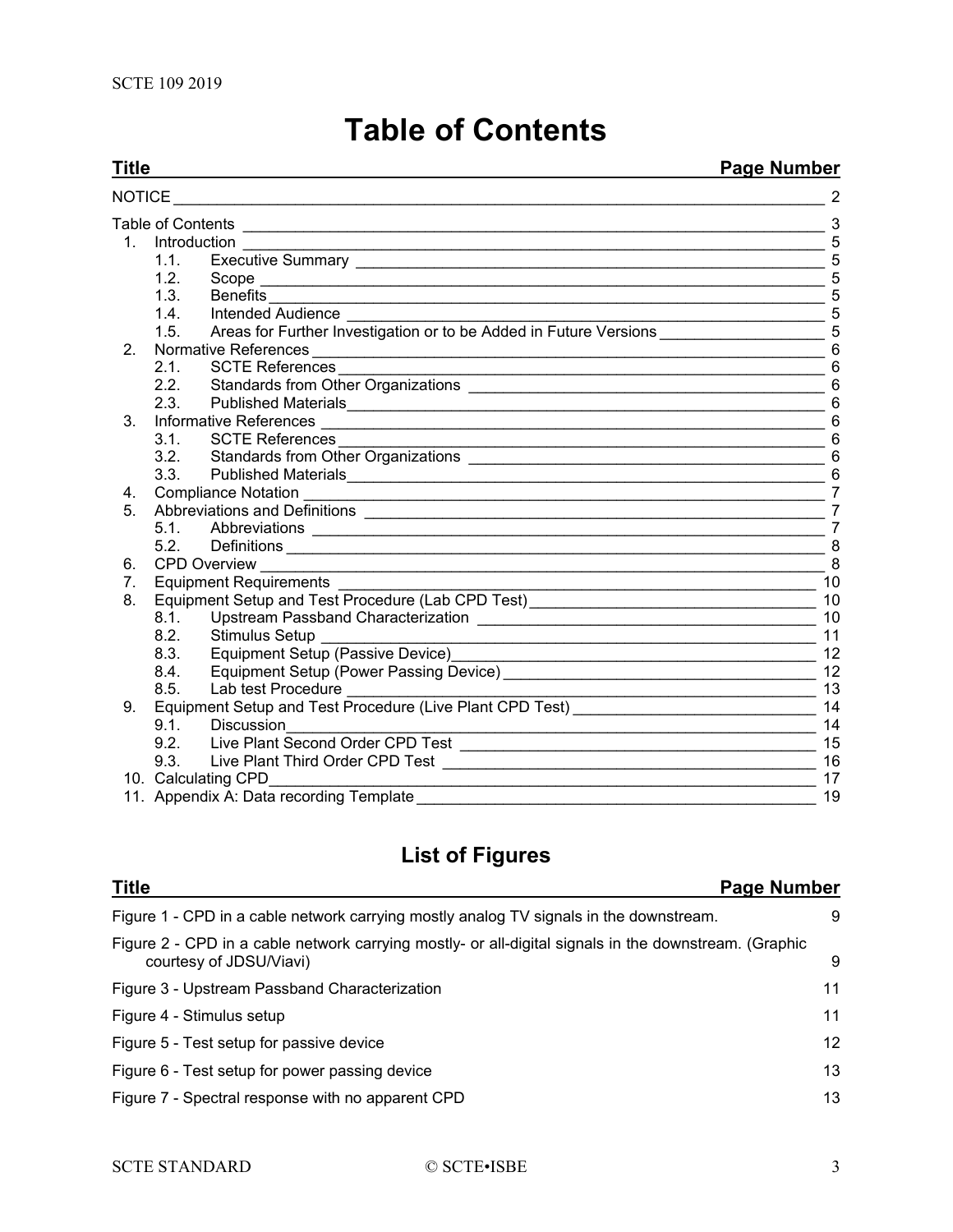| 14 |
|----|
| 14 |
| 15 |
| 17 |
| 18 |
|    |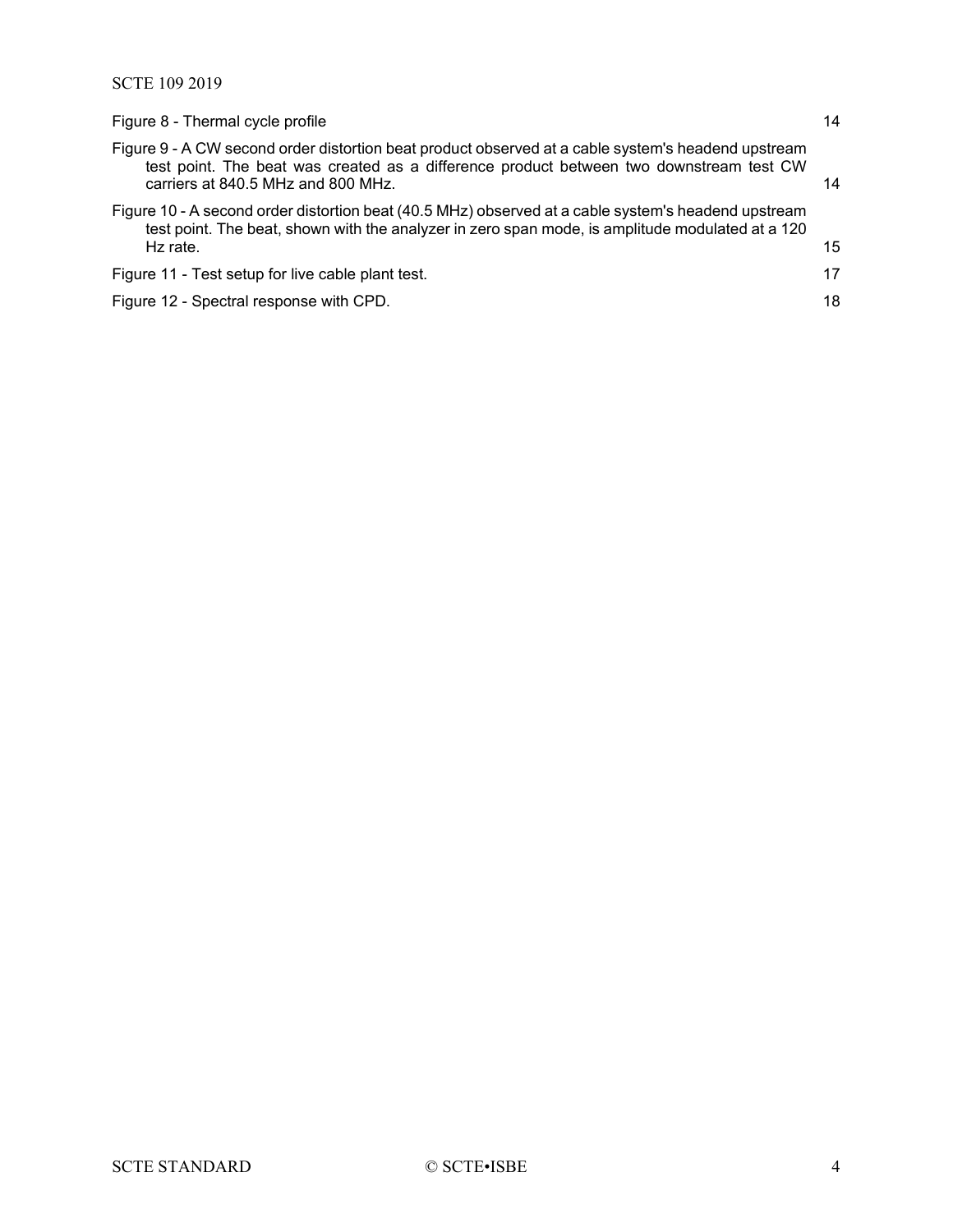# <span id="page-4-1"></span><span id="page-4-0"></span>**1. Introduction**

#### **1.1. Executive Summary**

Reliable operation of today's two-way cable networks is critical, especially considering that upstream transmission in the return path includes telephone, high-speed data, and various telemetry and other signals. Common path distortion (CPD) is a type of impairment that can affect the quality of those upstream signals. This document describes test procedures for the characterization of CPD in lab and field environments.

#### <span id="page-4-2"></span>**1.2. Scope**

The purpose of this document is to establish the standard methodology used to measure CPD in both a lab and in a live cable network.

The lab procedure is a very unique procedure for measuring common path distortion and distinguishes itself from other similar procedures in the following ways:

- Single port measurement, measures reflected energy
- Inject two forward carriers separated by 6 MHz and measure return beat at 6 MHz
- Used to verify performance of single port passives such as terminators or passives with all other ports terminated. Designed to be consistent with the mechanisms that cause common path distortion in outside plant.

A procedure also is included to adapt and extend the lab test method to a live cable network, involving the injection of downstream carriers at certain frequencies in the headend or hub, and measuring an upstream beat (or beats) at a headend/hub upstream test point.

The examples in this document focus on a 5 MHz to 42 MHz upstream spectrum, although other upstream bandwidths can be used (e.g., 5 MHz to 85 MHz). The methods described in this document can be adapted to any choice of upstream spectrum bandwidths without materially impacting the results.

#### <span id="page-4-3"></span>**1.3. Benefits**

This document describes standard methodology that can be used for characterizing CPD in a lab and field environment. In particular, the lab method is unique in that it supports CPD characterization of single-port devices. An extension of the lab method intended for use in a live cable network can be thought of as treating the entire network as a single-port "black box" of sorts. The procedures in this document can augment other CPD test and measurement techniques used by the cable industry.

#### <span id="page-4-4"></span>**1.4. Intended Audience**

<span id="page-4-5"></span>The intended audience for this document includes technicians, engineers, and others with an interest in measuring CPD in a lab environment and/or in a live cable network.

#### **1.5. Areas for Further Investigation or to be Added in Future Versions**

One suggested area for further investigation is follow-up field evaluation of the method described in Section 9.3 Live Plant Third Order CPD Test.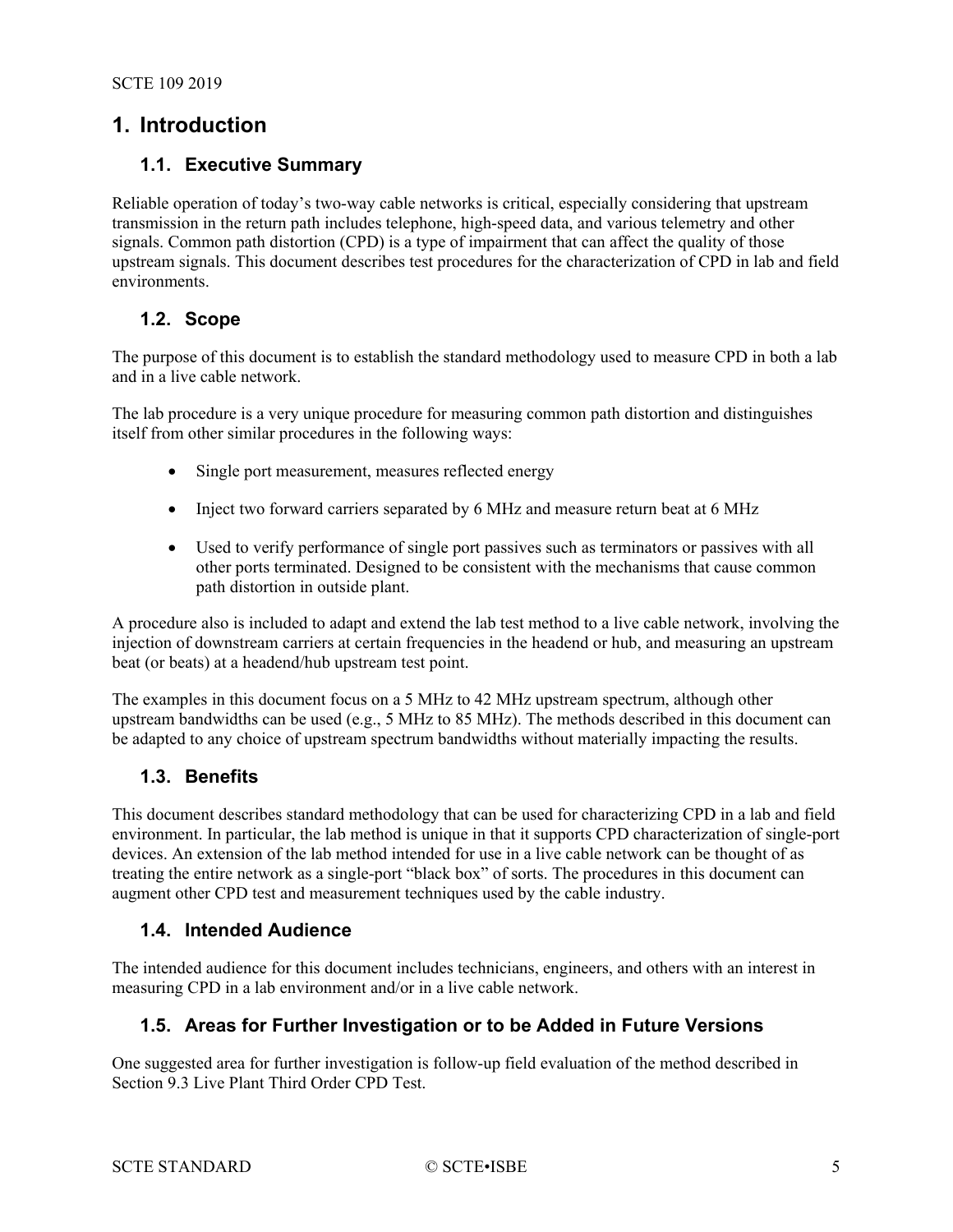# <span id="page-5-0"></span>**2. Normative References**

The following documents contain provisions, which, through reference in this text, constitute provisions of this document. At the time of Subcommittee approval, the editions indicated were valid. All documents are subject to revision; and while parties to any agreement based on this document are encouraged to investigate the possibility of applying the most recent editions of the documents listed below, they are reminded that newer editions of those documents might not be compatible with the referenced version.

#### <span id="page-5-1"></span>**2.1. SCTE References**

<span id="page-5-2"></span>• ANSI/SCTE 144 2017: Test Procedure for Measuring Transmission and Reflection

#### **2.2. Standards from Other Organizations**

<span id="page-5-3"></span>• No normative references are applicable.

#### **2.3. Published Materials**

• No normative references are applicable.

## <span id="page-5-4"></span>**3. Informative References**

The following documents might provide valuable information to the reader but are not required when complying with this document.

Each of these procedures targets a different measurement for a unique purpose. They are independent, are specifically applicable to the device being measured, use the test equipment commonly available at the manufacturing sites used to make the device being tested, and directly measure the impairment that must be controlled. The key differences are whether they are designed for actives or passives and whether they are single port or two port measurements. Other differences are the types of distortion products being measured and the filters required to do so.

#### <span id="page-5-5"></span>**3.1. SCTE References**

- ANSI/SCTE 115 2019: Test Method for Reverse Path (Upstream) Intermodulation Using Two **Carriers**
- ANSI/SCTE 126 2019: Test Method for Distortion of 2-way Active Amplifier Caused by Insufficient Isolation of Built in Diplex Filter
- ANSI/SCTE 145 2015: Test Method for Second Harmonic Distortion of Passives Using a Single Carrier

#### <span id="page-5-6"></span>**3.2. Standards from Other Organizations**

<span id="page-5-7"></span>• No informative references are applicable.

#### **3.3. Published Materials**

• Williams, T., Rupe, J., "Common Path Distortion (CPD) in Digital Cable Networks." SCTE·ISBE *Journal of Network Operations*, Volume 4, Number 1 December 2018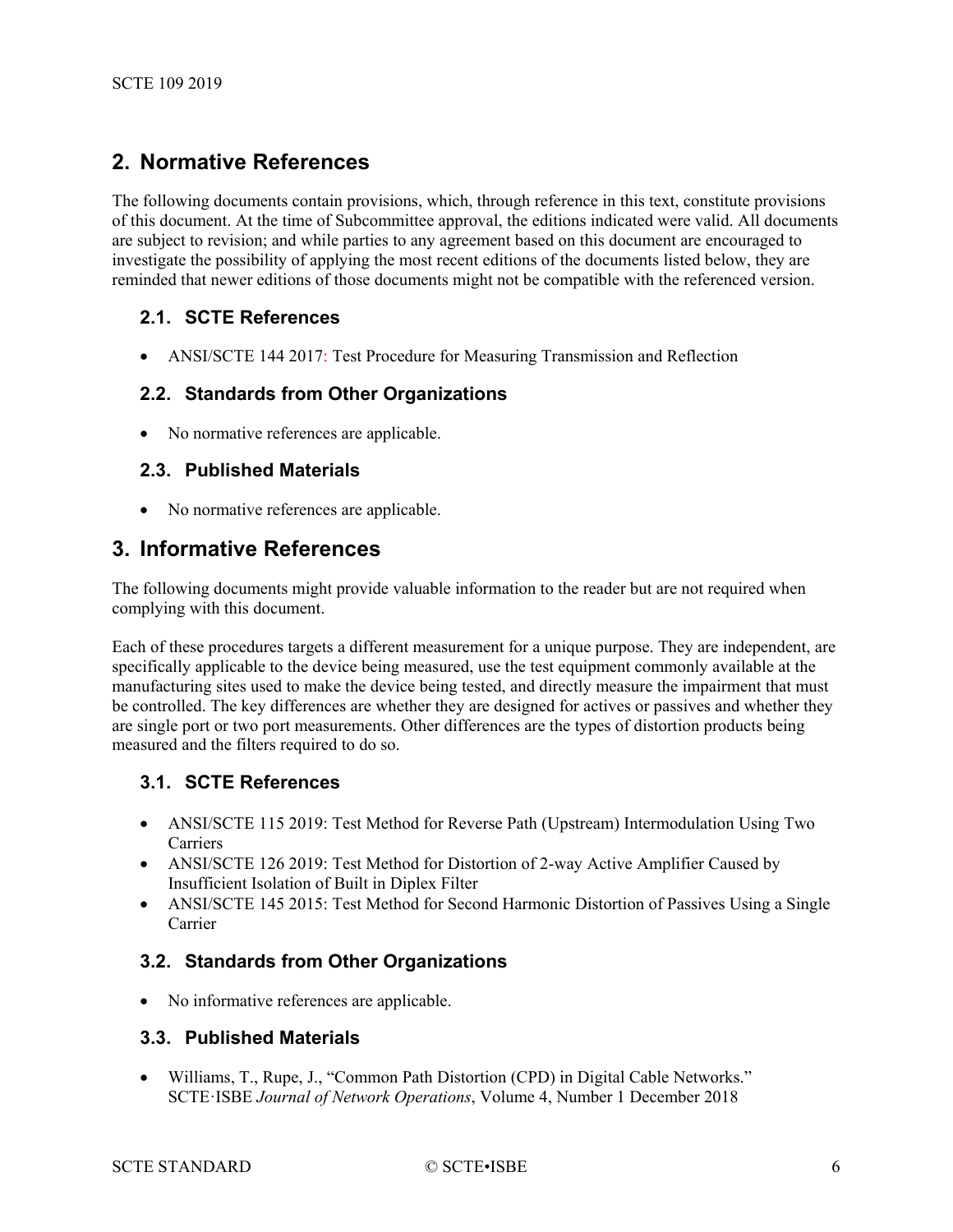- Williams, T., Hamzeh B., Hranac, R., "Field Measurements of Nonlinear Distortion in Digital Cable Plants." 2014 NCTA Technical Papers
- Large, D., Farmer, J., *Broadband Cable Access Networks*. © 2009 Morgan Kaufmann Publishers
- Ciciora, W., Farmer J., Large D., Adams, M., *Modern Cable Television Technology, 2nd Ed*. © 2004, Morgan Kaufmann Publishers
- Raskin, D., Stoneback, D., *Broadband Return Systems for Hybrid Fiber/Coax Cable TV Networks*. © 1998, Prentice Hall PTR
- Patel, B. "Report on Common Path Distortions." February 1998
- Reichert, Jr., H., "CATV System Return Path Interference." 1982 NCTA Technical Papers

# <span id="page-6-0"></span>**4. Compliance Notation**

| shall                                                                 | This word or the adjective "required" means that the item is an              |
|-----------------------------------------------------------------------|------------------------------------------------------------------------------|
|                                                                       | absolute requirement of this document.                                       |
|                                                                       | This phrase means that the item is an absolute prohibition of this           |
| shall not                                                             | document.                                                                    |
| forbidden<br>This word means the value specified shall never be used. |                                                                              |
|                                                                       | This word or the adjective "recommended" means that there may exist          |
| should                                                                | valid reasons in particular circumstances to ignore this item, but the       |
|                                                                       | full implications should be understood and the case carefully weighted       |
|                                                                       | before choosing a different course.                                          |
|                                                                       | This phrase means that there may exist valid reasons in particular           |
| should not                                                            | circumstances when the listed behavior is acceptable or even useful,         |
|                                                                       | but the full implications should be understood and the case carefully        |
|                                                                       | weighed before implementing any behavior described with this label.          |
|                                                                       | This word or the adjective " <i>optional</i> " means that this item is truly |
|                                                                       | optional. One vendor may choose to include the item because a                |
| may                                                                   | particular marketplace requires it or because it enhances the product,       |
|                                                                       | for example; another vendor may omit the same item.                          |
|                                                                       | Use is permissible for legacy purposes only. Deprecated features may         |
| deprecated                                                            | be removed from future versions of this document. Implementations            |
|                                                                       | should avoid use of deprecated features.                                     |

# <span id="page-6-2"></span><span id="page-6-1"></span>**5. Abbreviations and Definitions**

#### **5.1. Abbreviations**

| AC                | alternating current                        |
|-------------------|--------------------------------------------|
| <b>ANSI</b>       | American National Standards Institute      |
| $^{\circ}{\rm C}$ | degree Celsius                             |
| CPD               | common path distortion                     |
| <b>CSO</b>        | composite second order                     |
| <b>CTB</b>        | composite triple beat                      |
| <b>CW</b>         | continuous wave                            |
| dB                | decibel                                    |
| dBc               | decibel carrier                            |
| dBmV              | decibel millivolt                          |
| DC                | direct current                             |
| <b>DUT</b>        | device under test                          |
| <b>ISBE</b>       | International Society of Broadband Experts |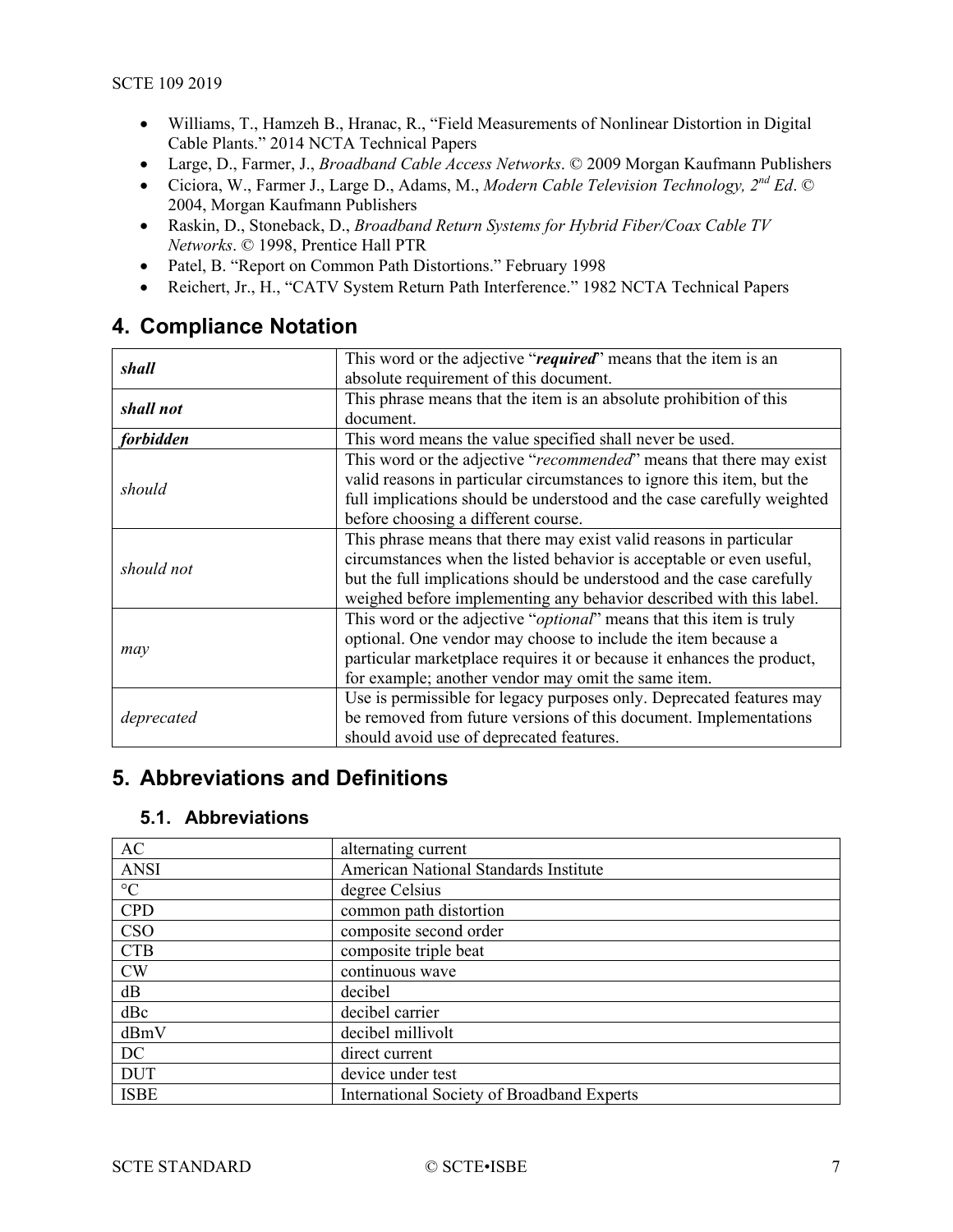| kHz         | kilohertz                                      |
|-------------|------------------------------------------------|
| <b>MHz</b>  | megahertz                                      |
| SC-QAM      | single carrier quadrature amplitude modulation |
| <b>SCTE</b> | Society of Cable Telecommunications Engineers  |
| TV          | television                                     |

#### <span id="page-7-0"></span>**5.2. Definitions**

| common path distortion | Common path distortion is intermodulation distortion of downstream         |
|------------------------|----------------------------------------------------------------------------|
| (CPD)                  | signals due to nonlinearities found at metallic junctions. The distortions |
|                        | are manifest as a series of beats (caused by analog downstream channels)   |
|                        | or a band(s) of noise (caused by digital downstream channels) most         |
|                        | noticeably in the upstream path. CPD may also be present in the            |
|                        | downstream path, but since it adds with other downstream distortions       |
|                        | (i.e., CTB and CSO), caused by active components, it is difficult to       |
|                        | differentiate between the two. The nonlinear behavior found at passive     |
|                        | junctions may be due to a number of reasons including corrosion,           |
|                        | typically from exposure to the elements, dissimilar metals, improper       |
|                        | contact pressure, and junctions involving connectors contaminated with     |
|                        | carbonaceous materials.                                                    |

# <span id="page-7-1"></span>**6. CPD Overview**

Common path distortion is a well-known impairment that affects a cable network's return path. CPD comprises nonlinear distortions other than those generated in active devices, and which appear in the upstream spectrum. While CPD can include higher order distortions, second and third order distortions are generally the most prevalent. In operating cable networks, CPD is usually in the class of composite distortions, similar to composite second order (CSO) and composite triple beat (CTB) distortions generated in active devices.

CPD occurs when downstream RF signals pass through a diode-like nonlinearity, typically at interfaces where corrosion has formed in the signal path common to the downstream and upstream spectrums. The resulting oxide layer behaves somewhat like a semiconductor, and can be just a few molecules thick, making it fragile and susceptible to being affected by wind, vibration, temperature changes, and so on. All of the aforementioned, in addition to varying downstream RF signal levels, complicate location and troubleshooting of CPD sources.

Some of the CPD generated by the diode-like nonlinearity occurs in the downstream and some in the upstream. The downstream CPD appears on the same frequencies as existing downstream composite distortions (CSO and CTB) and cannot be easily differentiated from CSO and CTB produced by active devices.<sup>[1](#page-7-2)</sup> What is of concern in this document is the distortions that appear in the upstream spectrum, which propagate toward the node and headend/hub. When the cause of the CPD is identified and repaired, the CPD that was occurring in both directions will be eliminated.

<span id="page-7-2"></span> $1$  Experience is that downstream composite distortions falling into the upstream spectrum are effectively filtered right after the downstream actives that generate them, with no appreciable distortions observed leaking into the upstream. Also, upstream-generated composite distortions are rare, and in any case, active device-generated distortions in the upstream will quiet when there is no (or little) upstream granted modulated spectrum, but CPD will persist in the upstream (if it occurs), making separation of active device-generated distortions and CPD in the upstream simple, unlike in the downstream.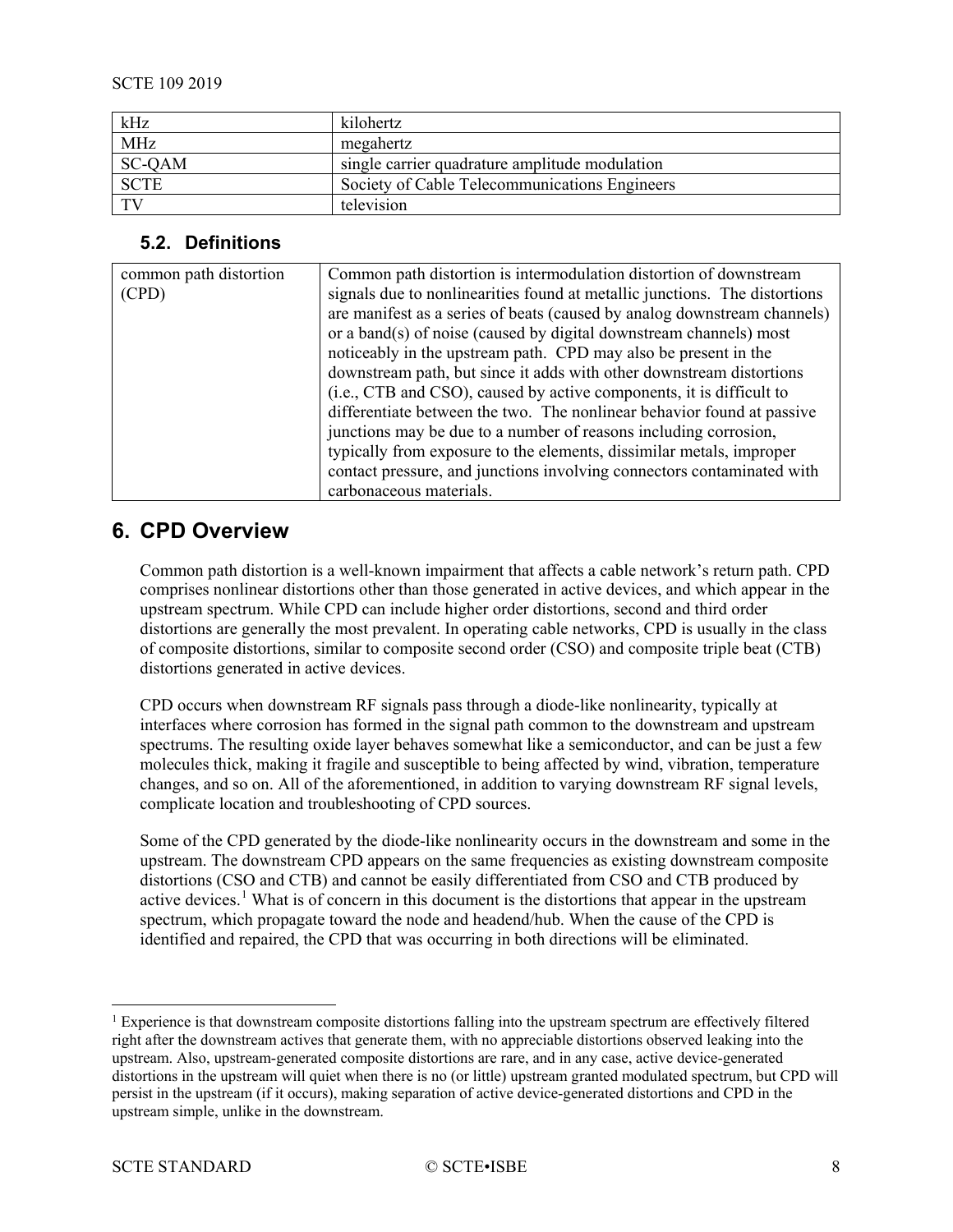The corrosion "diode" that produces CPD doesn't always behave in a predictable manner, as one might expect from an actual diode. As such, CPD can appear as second order beats, third order beats, or a combination of second and third order beats. The amplitude of those beats across the return spectrum can vary significantly, too.

In cable networks that carry mostly analog TV signals in the downstream, the CPD beat clusters appear every 6 MHz (8 MHz in European systems). [Figure 1](#page-8-0) shows an example of second and third order CPD in an older mostly-analog system. The second order beats appear at 6 MHz and 12 MHz (both partially obscured by ingress), and 18 MHz, 24 MHz, 30 MHz, 36 MHz (partially obscured by the cable modem signal), and 42 MHz. Third order beats appear 1.25 MHz below and 1.25 MHz above each second order beat.



#### <span id="page-8-0"></span>**Figure 1 - CPD in a cable network carrying mostly analog TV signals in the downstream.**

In a mostly- or all-digital network, CPD is noise-like, and often appears as an elevated noise floor in the upstream spectrum. [Figure 2](#page-8-1) shows an example of CPD visible in the upstream spectrum's noise floor. Note that the CPD has an appearance similar to downstream SC-QAM signals with slight gaps every 6 MHz. CPD in a digital network can also look like an elevated noise floor without the gaps.



<span id="page-8-1"></span>**Figure 2 - CPD in a cable network carrying mostly- or all-digital signals in the downstream. (Graphic courtesy of JDSU/Viavi)**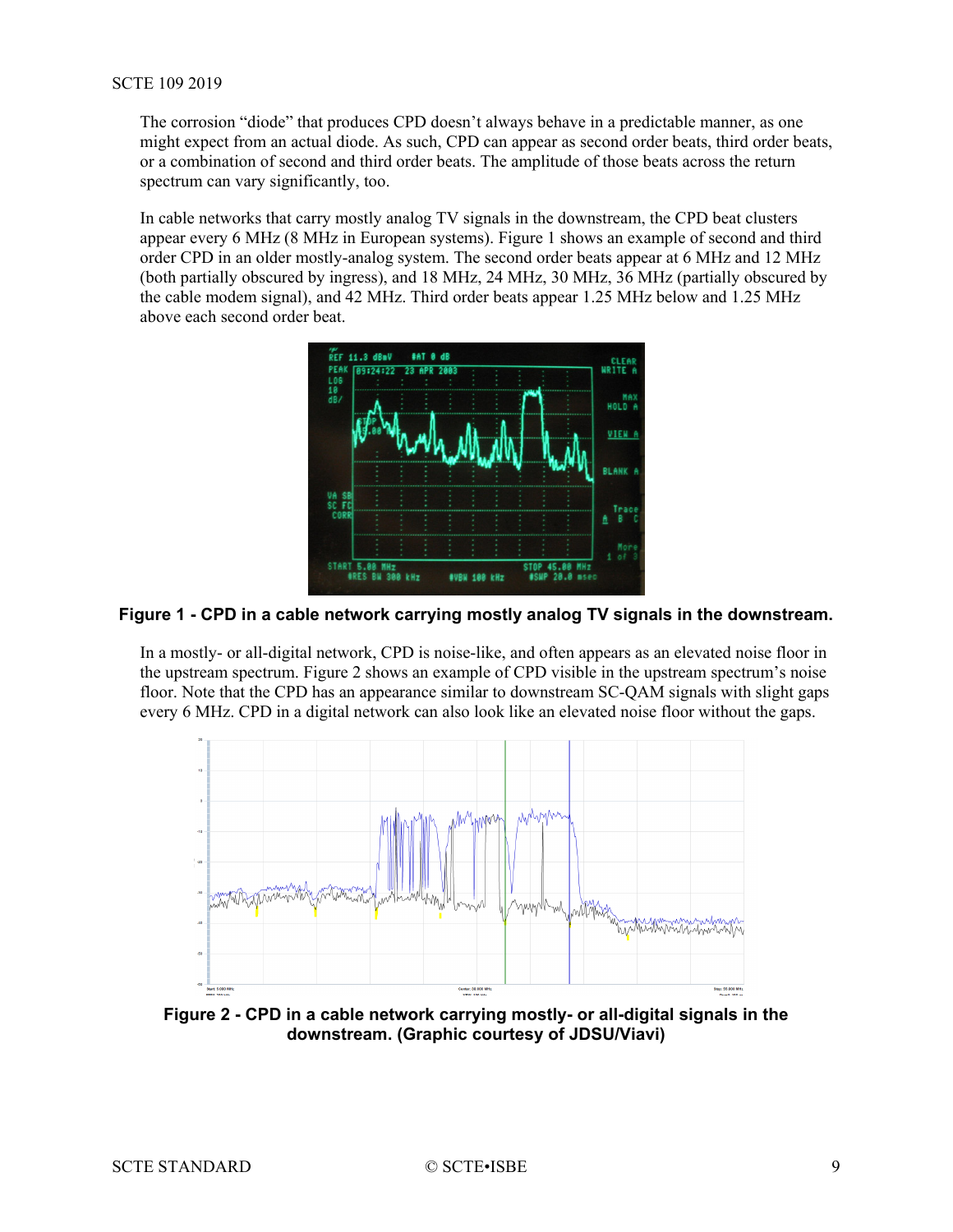# <span id="page-9-0"></span>**7. Equipment Requirements**

The following table summarizes a list of equipment that can be used for the tests described in this document.

| Qty.           | <b>Description</b>                                                                                       |
|----------------|----------------------------------------------------------------------------------------------------------|
|                | spectrum analyzer, AGILENT 8568B or equivalent                                                           |
|                | network analyzer, AGILENT E5071B or equivalent                                                           |
|                | calibration kit, network analyzer                                                                        |
| $\overline{2}$ | RF signal generators, AGILENT 8657B or equivalent                                                        |
|                | current clamp, to measure current passing through active DUT                                             |
|                | environmental chamber, programmable, capable of -40 $^{\circ}$ C to 60 $^{\circ}$ C, Tenney Engineering, |
|                | Inc., Model TTC or equivalent                                                                            |
|                | diplexer, low-pass $\leq$ 42 MHz, high-pass $\geq$ 54 MHz, Eagle EDPF-42/54 or equivalent                |
|                | bi-directional amplifier, capable of amplifying signals below 42 MHz in one direction and                |
|                | signals above 54 MHz in the other, GI Starline 2000, BLE-86S or equivalent                               |
|                | splitter, 2-way, PCT-NGNII-2S or equivalent used for combining                                           |
|                | power supply, AC (quasi-square-wave)                                                                     |
| $\overline{2}$ | power inserters, Lindsay Electronics LHI100H or equivalent                                               |
|                | power load, adjustable, to pull desired current through DUT                                              |
|                | thermometer, Fluke 29 digital multimeter with Fluke 80TK thermocouple module and Fluke                   |
|                | 80PK-1 or equivalent to measure chamber temperature                                                      |
| $A/R^*$        | terminators                                                                                              |
|                | torque wrench, Mitutoyo 983-201 or equivalent                                                            |

*\*A/R – as required*

# <span id="page-9-1"></span>**8. Equipment Setup and Test Procedure (Lab CPD Test)**

#### <span id="page-9-2"></span>**8.1. Upstream Passband Characterization**

- 1. Calibrate the network analyzer for a transmission path measurement, from 5 MHz to 42 MHz, per the manufacturer's instructions.
- 2. Set up the equipment as shown in [Figure 3](#page-10-1) and terminate any unused ports.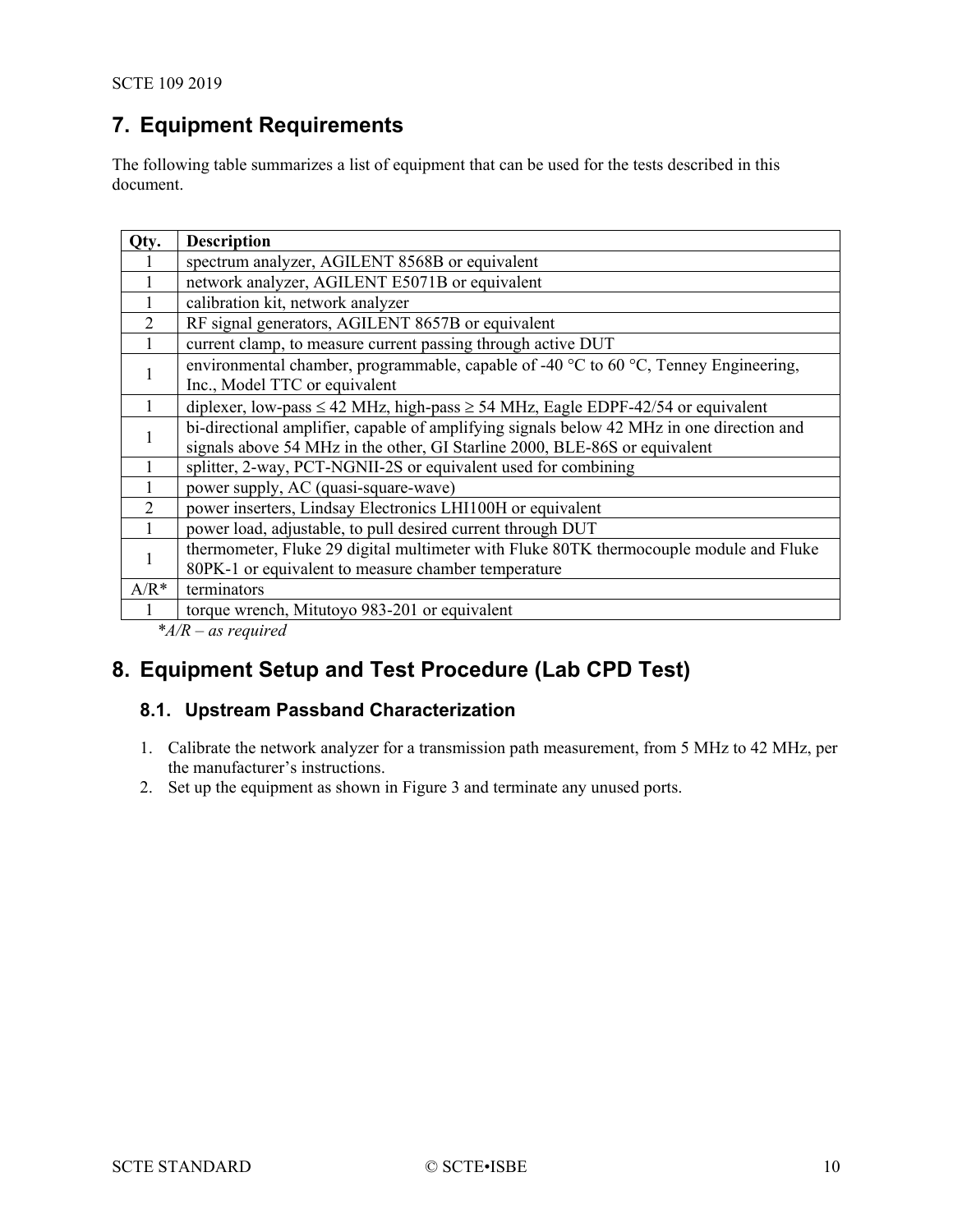

**Figure 3 - Upstream Passband Characterization**

<span id="page-10-1"></span>**Note**: The bi-directional amplifier can be DC powered, eliminating the need for the AC power supply and power inserter.

3. Measure and record the frequency response and gain of the upstream passband from 5 MHz to 42 MHz. (*Reference* ANSI/SCTE 144 2012: Test Method for Insertion Gain and Loss, Frequency Response and Bandwidth.) This is defined as 'Gain.'

#### <span id="page-10-0"></span>**8.2. Stimulus Setup**

- 1. Calibrate the spectrum analyzer per the manufacturer's instructions.
- 2. Set up the equipment as shown in [Figure 4.](#page-10-2) Make sure to use the same cables used in Section 7, Step 2.
- 3. Set the resolution bandwidth of the spectrum analyzer to 30 kHz.



**Figure 4 - Stimulus setup**

- <span id="page-10-2"></span>4. Set Signal Source 1 and Signal Source 2 to two adjacent video carrier frequencies, 6 MHz spacing, within the downstream passband (54 MHz to 1002 MHz). Make sure to select frequencies that are within the downstream passband of the bi-directional amplifier.
- 5. Adjust the output of each signal source to 50 dBmV at the spectrum analyzer. This is defined as the 'Y carrier.'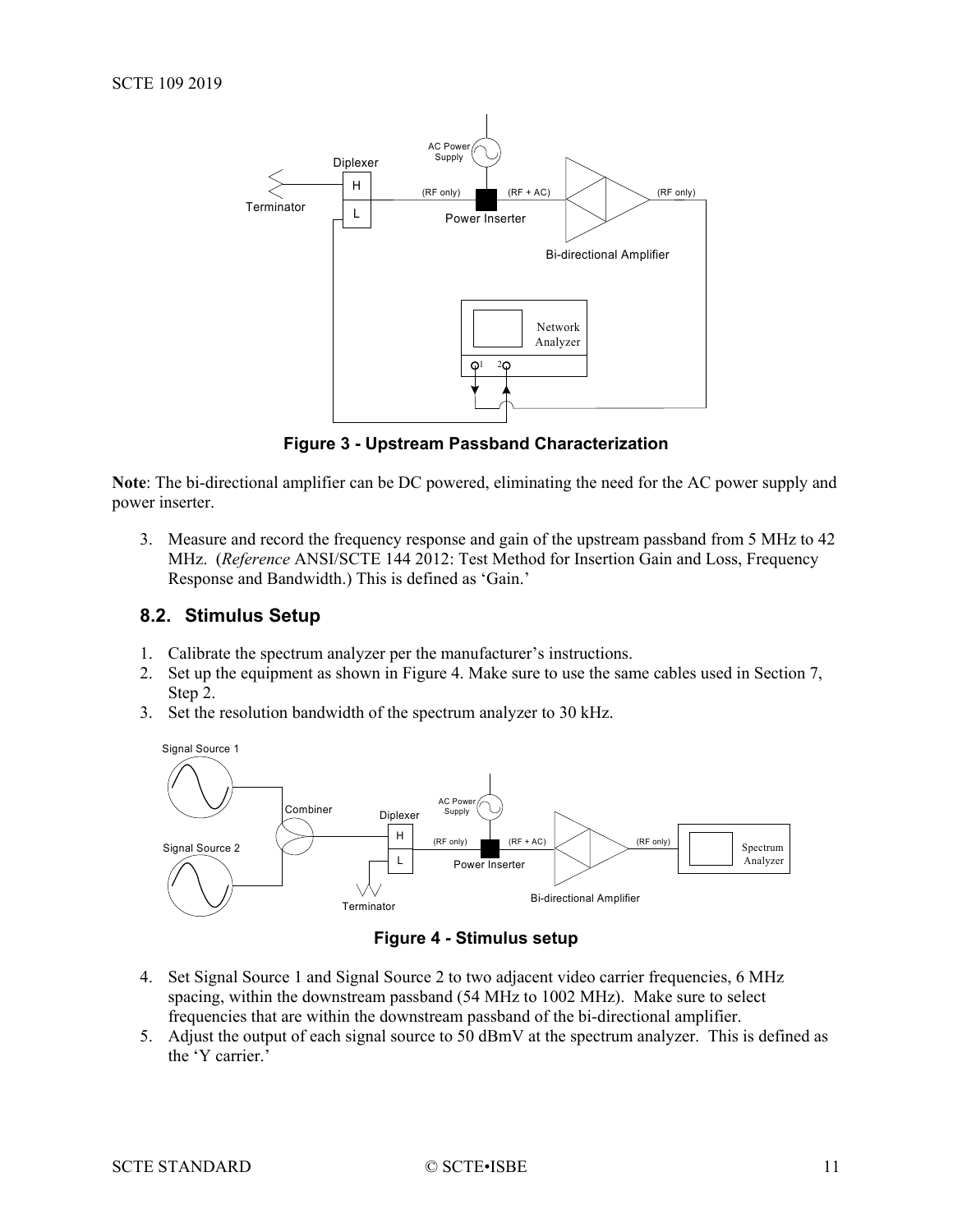# <span id="page-11-0"></span>**8.3. Equipment Setup (Passive Device)**

- 1. Set up the equipment as shown in [Figure 5.](#page-11-2)
- 2. Set the spectrum analyzer as follows:

| <b>Start Frequency:</b> | 5 MHz       |
|-------------------------|-------------|
| Stop Frequency:         | 42 MHz      |
| RBW:                    | 30 kHz      |
| VBW:                    | $1$ kHz     |
| Attenuation:            | $0$ dB      |
| Reference Level:        | $0$ dBm $V$ |



#### **Figure 5 - Test setup for passive device**

### <span id="page-11-2"></span><span id="page-11-1"></span>**8.4. Equipment Setup (Power Passing Device)**

1. Set up the equipment as shown in [Figure 6.](#page-12-1)

**Note**: To avoid damaging equipment, make sure that AC power is not present on cables going to or from RF test equipment prior to connecting the equipment.

2. Set the spectrum analyzer as follows:

| <b>Start Frequency:</b> | 5 MHz       |
|-------------------------|-------------|
| Stop Frequency:         | 42 MHz      |
| RBW:                    | 30 kHz      |
| VBW:                    | $1$ kHz     |
| Attenuation:            | $0$ dB      |
| Reference Level:        | $0$ dBm $V$ |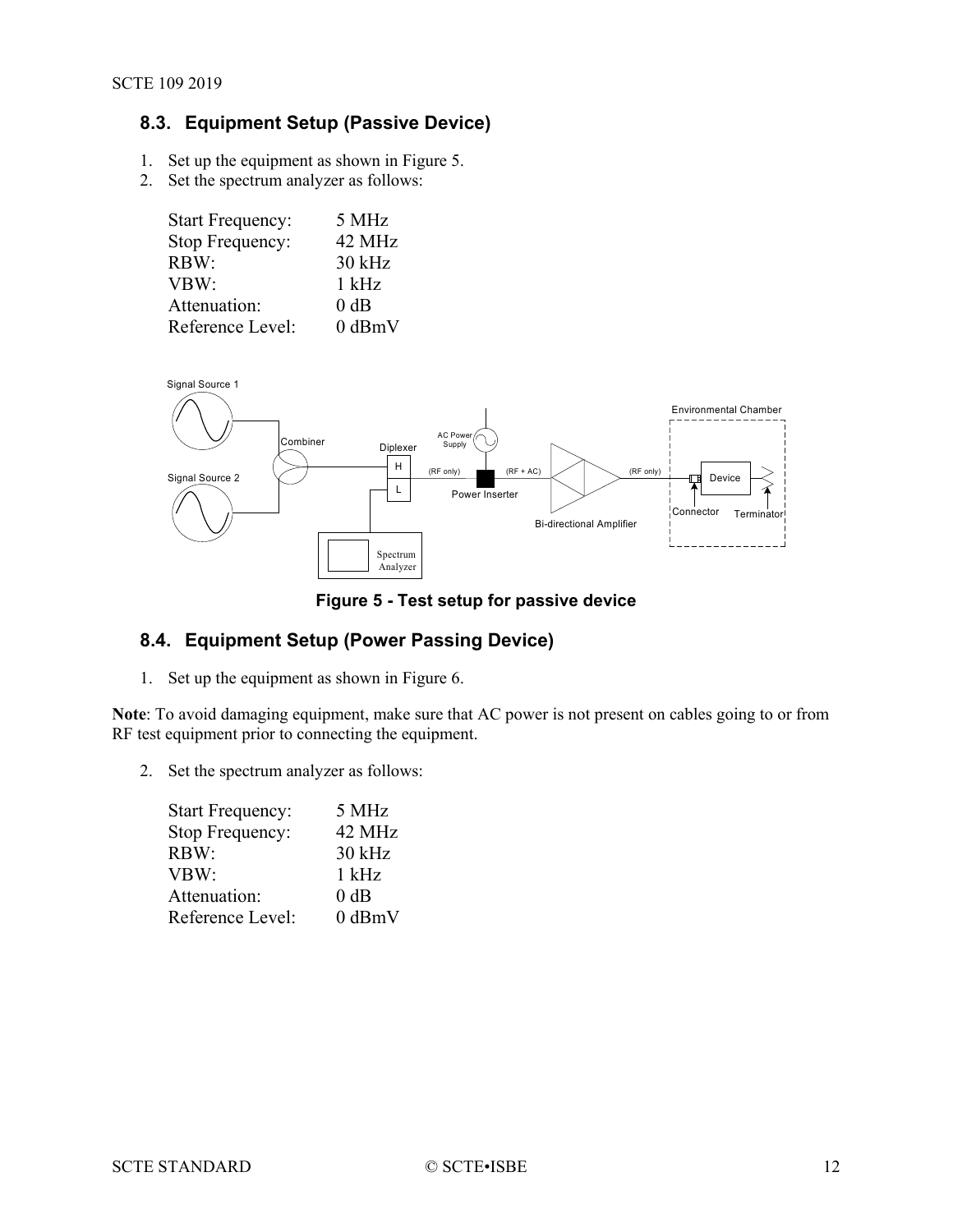



<span id="page-12-1"></span>**Note**: The bi-directional amplifier *may* be DC powered, allowing the AC power supply and power inserter to be placed between the bi-directional amplifier and the device under test (DUT), if desired.

<span id="page-12-0"></span>3. Adjust the AC Power Load for the desired current.

#### **8.5. Lab test Procedure**

1. Measure and record the spectral response from 5 MHz to 42 MHz. If available, use a software program to capture the spectrum analyzer trace point by point.



**Figure 7 - Spectral response with no apparent CPD**

<span id="page-12-2"></span>2. Program the environmental chamber to cycle from -40  $^{\circ}C$  ( $\pm$ 1  $^{\circ}C$ ) or mfr. specified minimum operating temperature to 60 °C ( $\pm$ 1 °C) or mfr. specified maximum operating temperature, with two hour dwell times at each temperature extreme and one hour ramp times between temperature extremes, for a period of 14 days.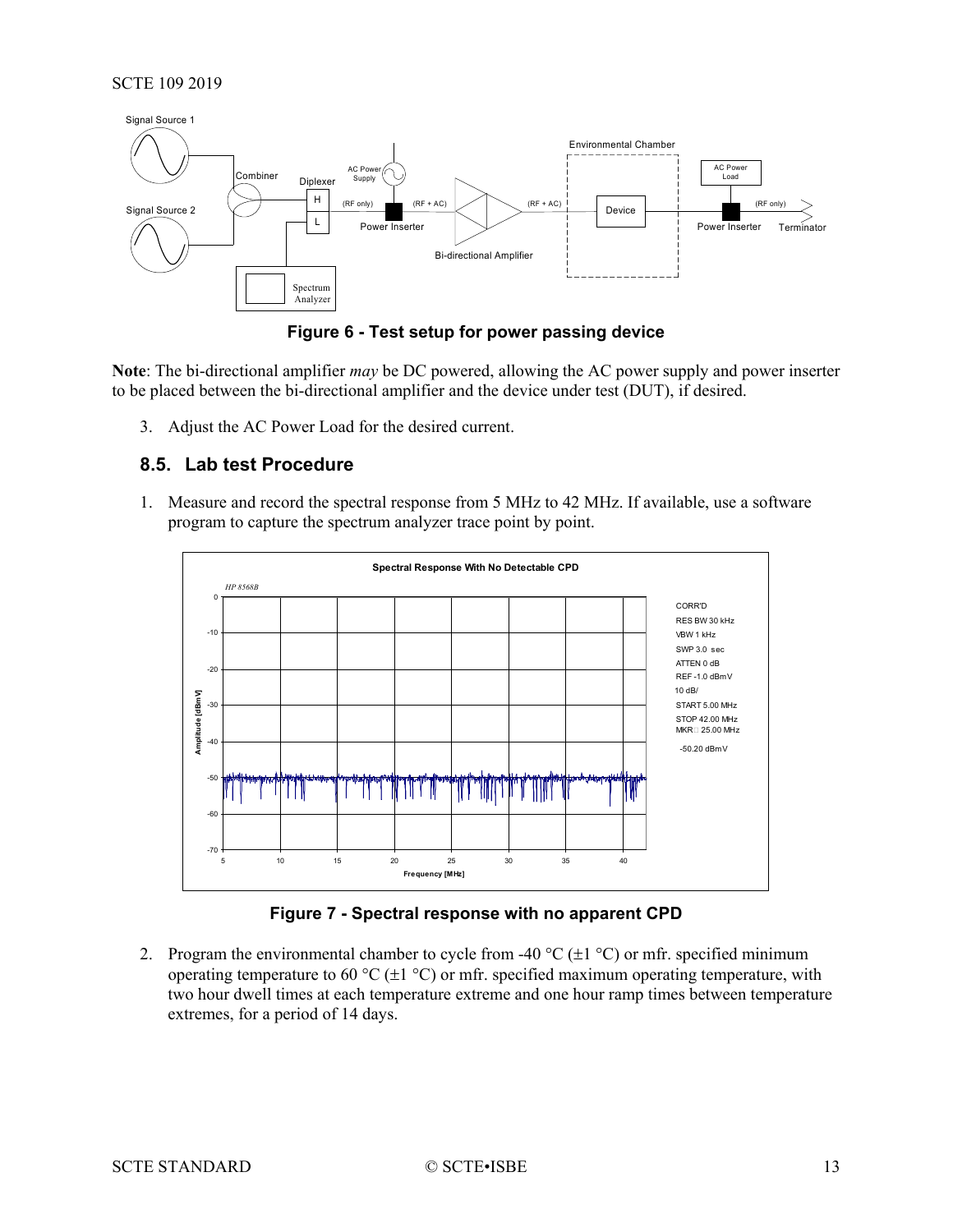

**Figure 8 - Thermal cycle profile**

<span id="page-13-2"></span>3. Measure and record the spectral response from 5 MHz to 42 MHz twice daily for 14 days of thermal exposure. Make one measurement at minimum and one measurement at maximum temperatures. Use spectrum analyzer "peak hold" function to capture worse case data.

# <span id="page-13-1"></span><span id="page-13-0"></span>**9. Equipment Setup and Test Procedure (Live Plant CPD Test)**

#### **9.1. Discussion**

The test method described in this document also can be used (with slight modification) to test for CPD in a live cable network. Two CW carriers injected into the downstream RF spectrum at the headend or hub site can, if a CPD "corrosion diode" exists in the outside plant, produce CPD visible in the upstream spectrum. By choosing suitable frequencies for the two downstream CW carriers, second and third order CPD can appear in the upstream and be viewed/measured on a spectrum analyzer connected to a return path test point. [Figure 9](#page-13-3) shows an example of second order CPD created using this method.



<span id="page-13-3"></span>**Figure 9 - A CW second order distortion beat product observed at a cable system's headend upstream test point. The beat was created as a difference product between two downstream test CW carriers at 840.5 MHz and 800 MHz.**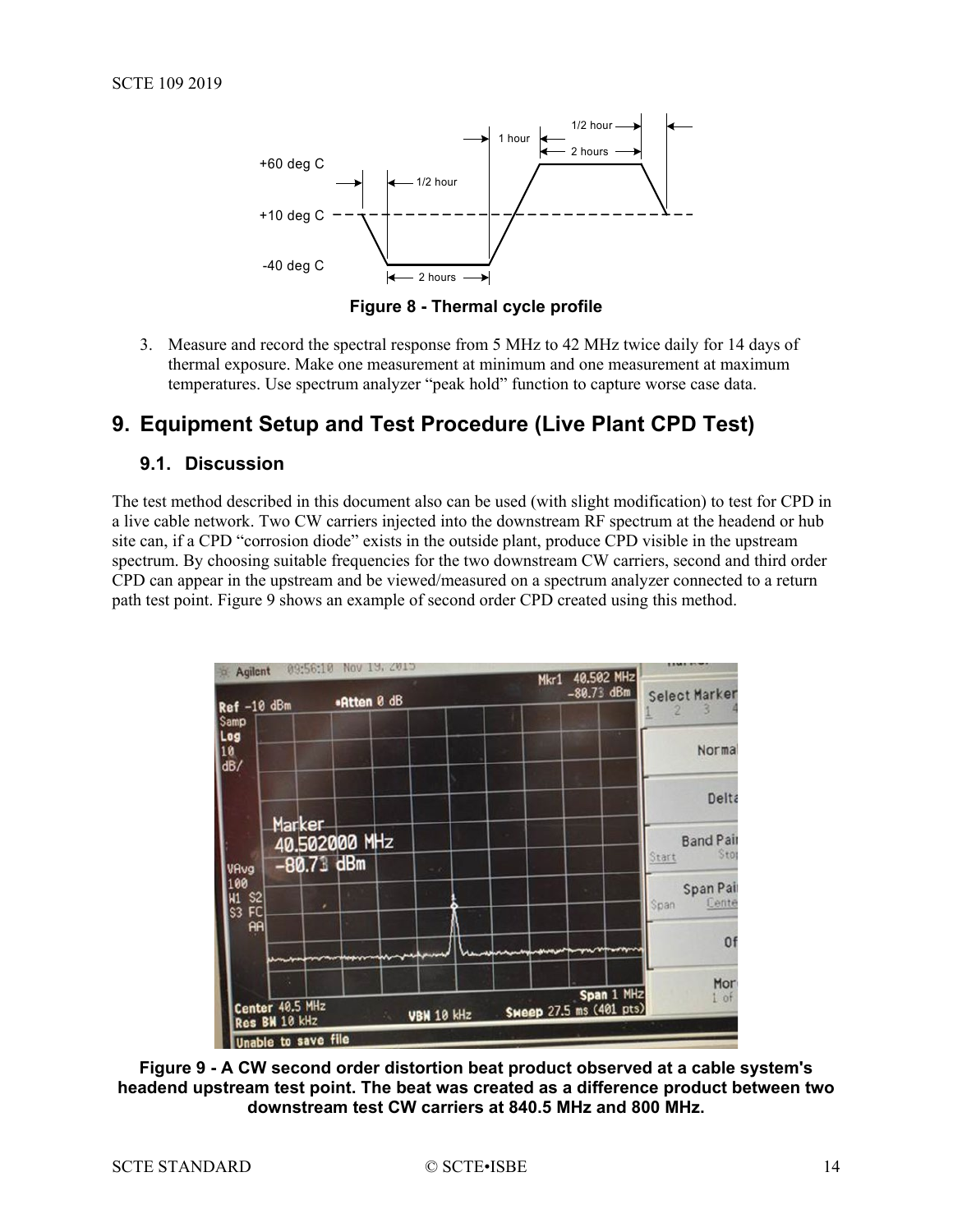#### SCTE 109 2019

In some cases the method described here can result in a CPD second order beat that is amplitude modulated at a 120 Hz rate (twice the 60 Hz AC mains frequency), as seen in [Figure 10.](#page-14-1) One possible cause of the amplitude modulated CPD beat is believed to be the result of a loose seizure screw somewhere in the distribution network, through which several amperes of AC line powering are passing. The loose screw results in both a resistive connection and a corrosion diode.

The amplitude of the observed CPD beat can be measured, and compared to the received RF signal level (e.g., SC-QAM digital channel power) of desired upstream signals to determine the carrier-to-CPD ratio.



<span id="page-14-1"></span>**Figure 10 - A second order distortion beat (40.5 MHz) observed at a cable system's headend upstream test point. The beat, shown with the analyzer in zero span mode, is amplitude modulated at a 120 Hz rate.**

#### <span id="page-14-0"></span>**9.2. Live Plant Second Order CPD Test**

Set up the equipment as shown in [Figure 11.](#page-16-1)

Configure Signal Source 1 to generate a downstream CW carrier on frequency F1, for example, 800 MHz; configure Signal Source 2 to generate a downstream CW carrier on frequency F2, for example, 840.5 MHz. (Note: The frequencies of F1 and F2 should be chosen such that  $F2 - F1$  equals a second order frequency that falls within a clear spot in the upstream spectrum, in this example 840.5 MHz – 800 MHz  $= 40.5$  MHz. As well, F1 and F2 should occupy unused downstream spectrum, although one of the CW carriers could be an existing legacy CW AGC pilot carrier.)

Set the amplitude of each CW carrier to be equal to analog visual carrier peak envelope power (e.g., 6 dB higher than SC-QAM digital channel power).

Set the spectrum analyzer as follows

Start frequency: 5 MHz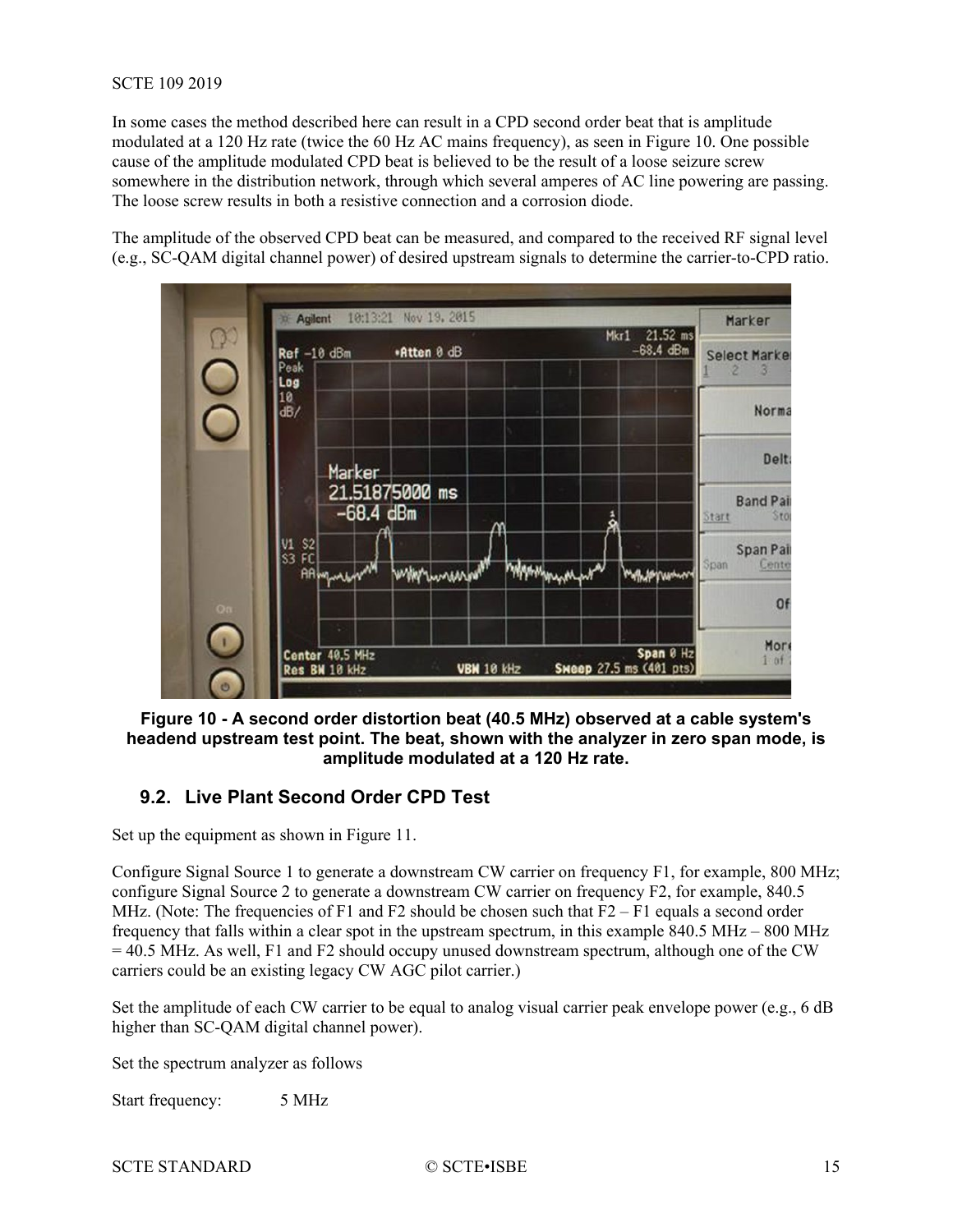#### SCTE 109 2019

| Stop frequency: | 42 MHz   |
|-----------------|----------|
| RBW:            | $30$ kHz |
| VBW:            | 1 kHz    |
| Attenuation:    | $0$ dB   |

If, when the two test carriers F1 and F2 are present in the downstream spectrum, CPD is observed at the upstream second order beat frequency  $(F2 - F1)$ , measure the amplitude of the difference beat and compare it to the amplitude of desired upstream signals (e.g., cable modem upstream SC-QAM signals).

## <span id="page-15-0"></span>**9.3. Live Plant Third Order CPD Test**

Note: A method similar to the second order test can be used to measure third order CPD. The third order test method has not been validated in the field, but in a plant where third order CPD is problematic, the test method should work as described in this section.

Set up the equipment as shown in [Figure 11.](#page-16-1)

Configure Signal Source 1 to generate a downstream CW carrier on frequency F1, for example, 420 MHz; configure Signal Source 2 to generate a downstream CW carrier on frequency F2, for example, 800 MHz. (Note: The frequencies of F1 and F2 should be chosen such that the  $2F1 - F2$  equals a third order frequency that falls within clear spot in the upstream spectrum, in this example  $2(420 \text{ MHz}) - 800 \text{ MHz} =$ 40 MHz. As well, F1 and F2 should occupy unused downstream spectrum, although one of the CW carriers could be an existing legacy CW AGC pilot carrier.)

Set the amplitude of each CW carrier to be equal to analog visual carrier peak envelope power (e.g., 6 dB higher than SC-QAM digital channel power).

Set the spectrum analyzer as follows

| Start frequency: | 5 MHz    |
|------------------|----------|
| Stop frequency:  | 42 MHz   |
| RBW:             | $30$ kHz |
| VBW:             | $1$ kHz  |
| Attenuation:     | 0 dB     |

If, when the two test carriers F1 and F2 are present in the downstream spectrum, CPD is observed at the upstream third order beat frequency  $(2F1 - F2)$ , measure the amplitude of the beat and compare it to the amplitude of desired upstream signals (e.g., cable modem upstream SC-QAM signals).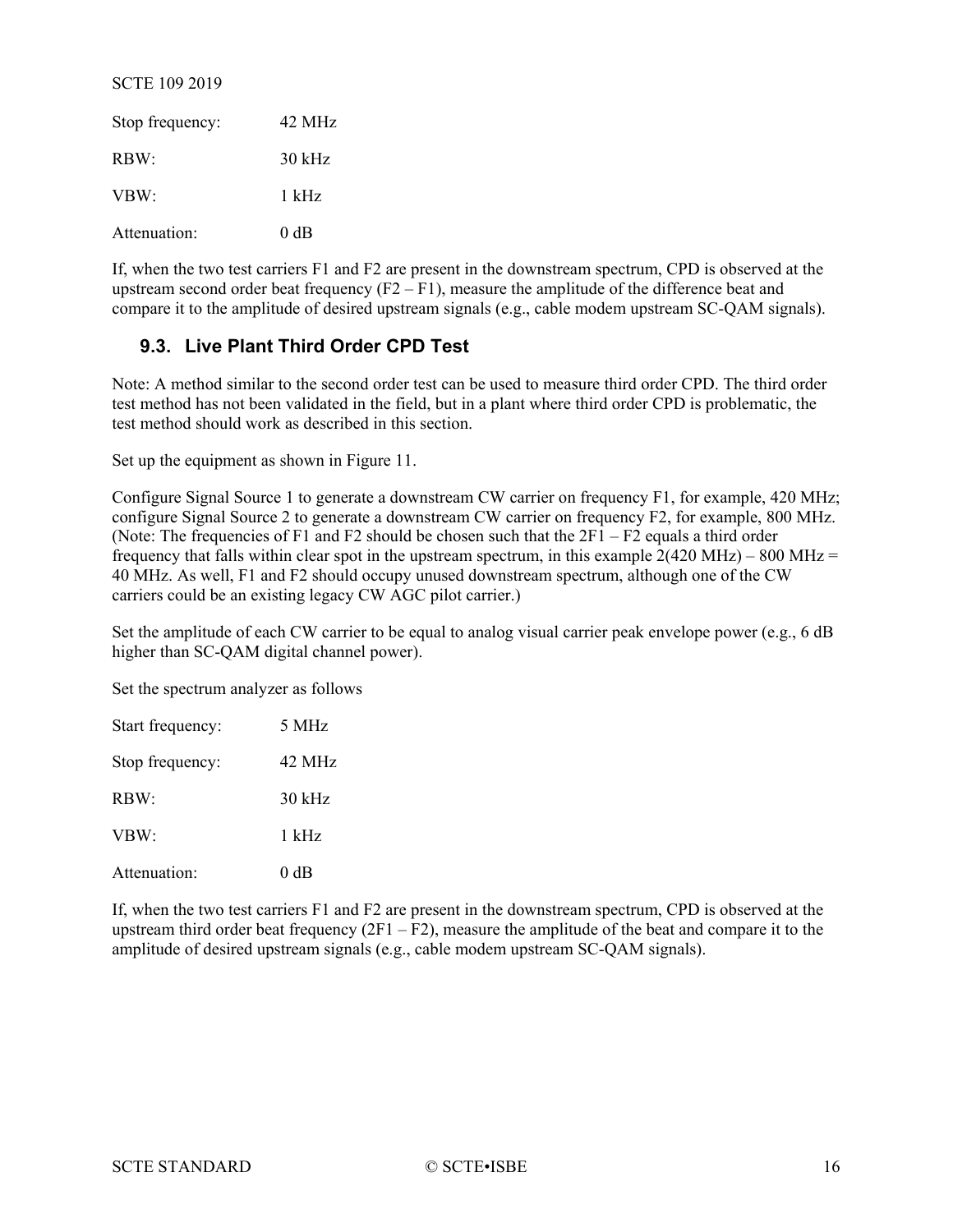

**Figure 11 - Test setup for live cable plant test.**

# <span id="page-16-1"></span><span id="page-16-0"></span>**10. Calculating CPD**

1. Use the following formula to calculate CPD.

$$
CPD = X_{CPD} - Gain - Y_{Carrier} \quad (1)
$$

Where:

CPD – common path distortion [dBc]  $X_{\text{CPD}}$  – signal level of CPD [dBmV] Gain – return path gain  $[dB]$ Y<sub>Carrier</sub> – signal level of carrier at input to DUT [dBmV]

**Note**: If common path distortion (CPD) is less than 10 dB above the noise floor of the analyzer, additional adjustments *may* be needed to compensate for the noise floor of the analyzer.

2. Example calculation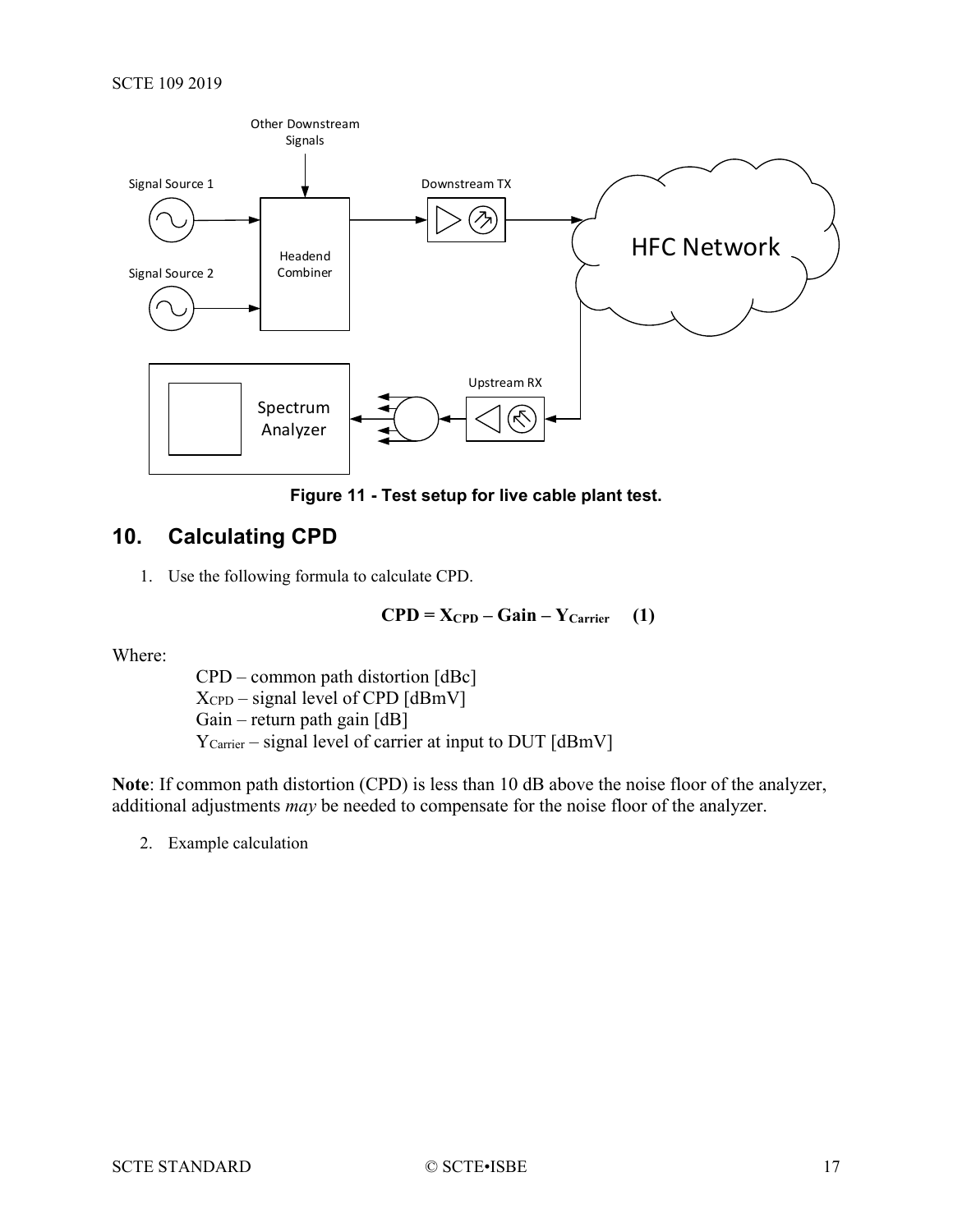

**Figure 12 - Spectral response with CPD.**

<span id="page-17-0"></span>Consider the plot with CPD in [Figure 12.](#page-17-0) The level of  $X_{\rm CPD}$  is indicated by the highest level in the spectral response.

signal level of Signal Source 1 and 2 at DUT = 50 dBmV signal level of  $X_{\text{CPD}}$  at 6 MHz = -18 dBmV return path gain at  $6 \text{ MHz} = 14 \text{ dB}$ 

CPD at 6 MHz  $[dBc] = -18 [dBmV] - 14 [dB] - 50 [dBmV]$ 

 $= -82$  dBc